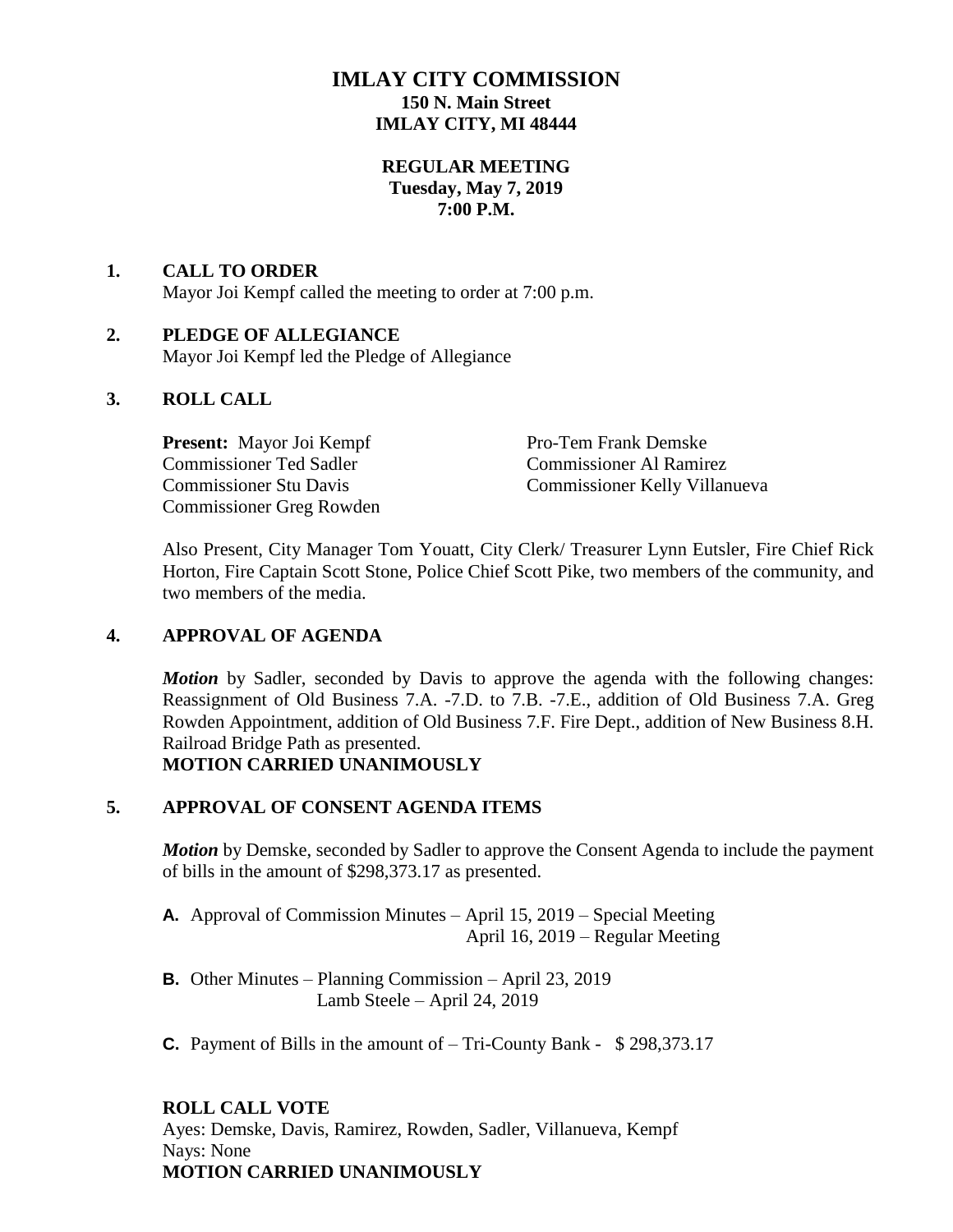#### **6. CITIZENS FROM THE FLOOR** None

#### **7. OLD BUSINESS**

#### **A. Appoint Greg Rowden to the Commission**

*Motion* by Demske, seconded by Davis to appoint Greg Rowden to the City Board of Commissioners.

#### **ROLL CALL VOTE**

Ayes: Davis, Ramirez, Rowden, Sadler, Villanueva, Demske, Kempf Nays: None **MOTION CARRIED UNANIMOUSLY**

## **B. DTE – Conversion of 38 Street Lights to LED on M53**

*Motion* by Ramirez, seconded by Sadler to approve payment to DTE, for converting 38 street light to LED along M53, in the amount of \$14,891.00 with a rebate after completion in the amount of \$1,054.00 as presented.

#### **ROLL CALL VOTE**

Ayes: Ramirez, Rowden, Sadler, Villanueva, Demske, Davis, Kempf Nays: None **MOTION CARRIED UNANIMOUSLY**

#### **C. H2A Architects Monthly Invoice**

*Motion* by Sadler, seconded by Demske to approve payment to H2A Architects in the amount of \$2,205.00 as presented.

#### **ROLL CALL VOTE**

Ayes: Rowden, Sadler, Villavueva, Demske, Davis, Ramirez, Kempf Nays: None **MOTION CARRIED UNANIMOUSLY**

#### **D. Law Enforcement Mutual Aid Agreement**

Police Chief Scott Pike, spoke about the Mutual Aid Agreement with Lapeer County and Local communities Law Enforcement Agencies. The Mutual Aid Agreement facilitates the rapid sharing of emergency aid and resources.

*Motion* by Davis, seconded by Sadler to approve the Imlay City Police Department to be part of the Law Enforcement Mutual Aid as presented.

#### **ROLL CALL VOTE** Ayes: Sadler, Villanueva, Demske, Davis, Ramirez, Rowden, Kempf Nays: None **MOTION CARRIED UNANIMOUSLY**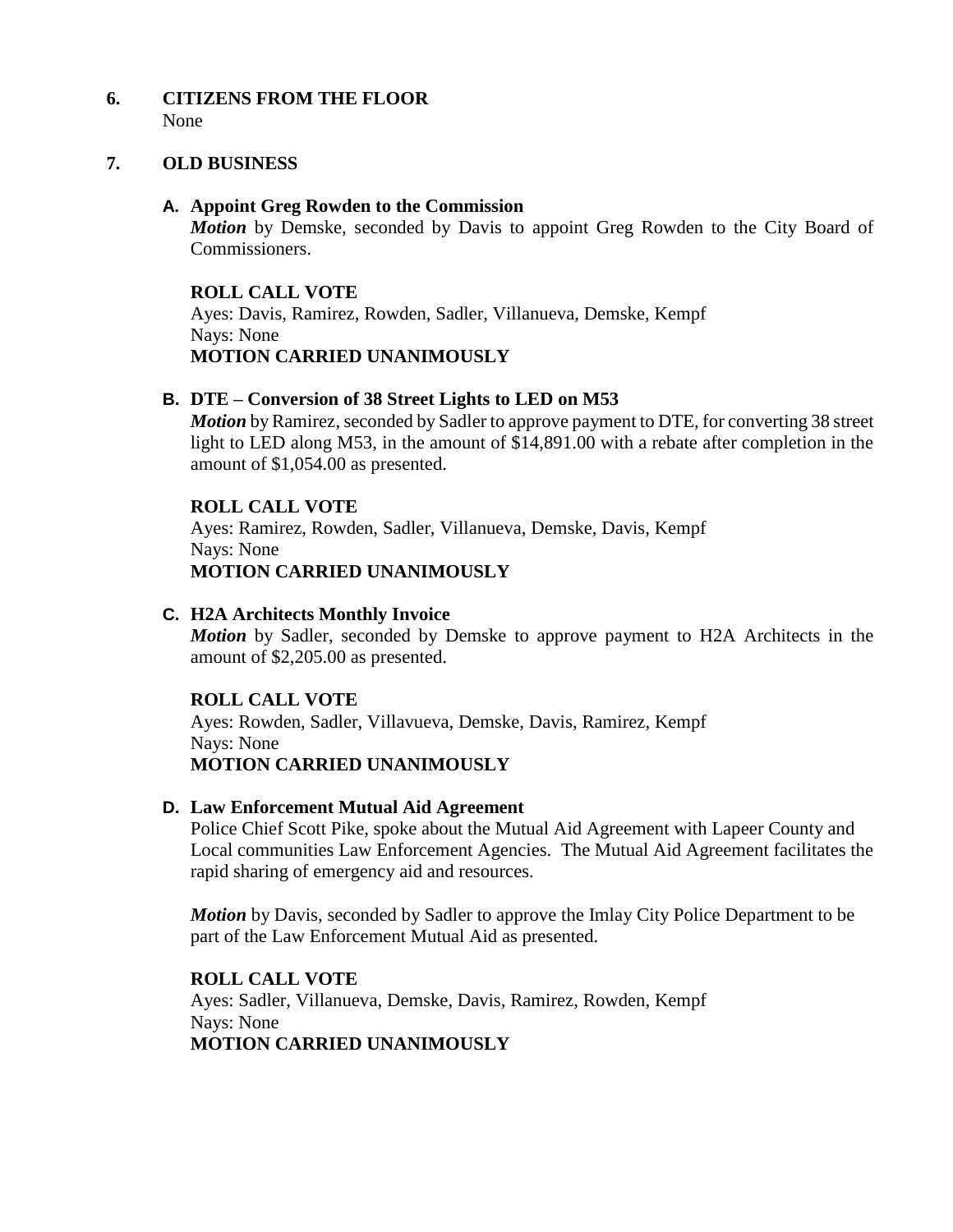## **E. Fire Hall Construction Contract**

*Motion* by Demske, seconded by Ramirez to approve the Fire Hall Construction Contract between the City of Imlay City and Superior Contracting Group, LLC in the amount of \$2,742,400.00 as presented and to authorize City Manager Tom Youatt to sign the contract on behalf of the City.

#### **ROLL CALL VOTE**

Ayes: Villanueva, Demske, Davis, Ramirez, Rowden, Sadler, Kempf Nays: None **MOTION CARRIED UNANIMOUSLY**

## **F. Fire Department Report**

Fire Captain Scott Stone reported on the City-wide program to install smoke and carbon monoxide detectors in Maple Grove Mobile Home Park. Forty-six volunteers in five hours, visited 150 homes and installed 576 smoke detectors and 71 COD Detectors. The Hispanic Center had volunteers on site as interpreters and one member of the Red Cross also acted as an interpreter. Jet's Pizza and McDonalds donated food to the volunteers throughout the day.

Fire Chief Rick Horton stated that they were very busy for the month of April. They had 16 fire runs, 2 Egg Drops for Easter, the fire detector install, which accumulated to a total of 147 volunteer hours. He also stated that the Imlay City and Attica Firefighters will honored by the Fire Marshall at the Statewide Fire Fighters Conference in Frankenmuth on May 18, 2019.

## **8. NEW BUSINESS**

- **A. Reappoint Kelly Villanueva to Parks & Recreation Board** *Motion* by Sadler, seconded by Davis to reappoint Kelly Villanueva to the Parks & Recreation Board with the term expiring June 2021. **MOTION CARRIED UNANIMOUSLY**
- **B. Reappoint Walt Bargen & Ian Kempf to the Planning Commission Board** *Motion* by Demske, seconded by Davis to reappoint Walt Bargen & Ian Kempf to the Planning Commission Board with the term expiring June 2022. **MOTION CARRIED UNANIMOUSLY**
- **C. Reappoint Teresa Richey and Barb Yockey to the ZBA** *Motion* by Demske, seconded by Davis to reappoint Teresa Richey and Barb Yockey to the Zoning Board of Appeals with the term expiring June 2022. **MOTION CARRIED UNANIMOUSLY**
- **D. Reappoint Marilyn Swihart, Tom Blount , & Barb Yockey to the HBA**  *Motion* by Davis, seconded by Demske to reappoint Marilyn Swihart, Tom Blount, and Barb Yockey to the Housing Board of Appeals with the term expiring June 2022. **MOTION CARRIED UNANIMOUSLY**
- **E. Reappoint Tom Blount to the Board of Review** *Motion* by Davis, seconded by Sadler to reappoint Tom Blount to the Board of Review with the term expiring June 2022. **MOTION CARRIED UNANIMOUSLY**